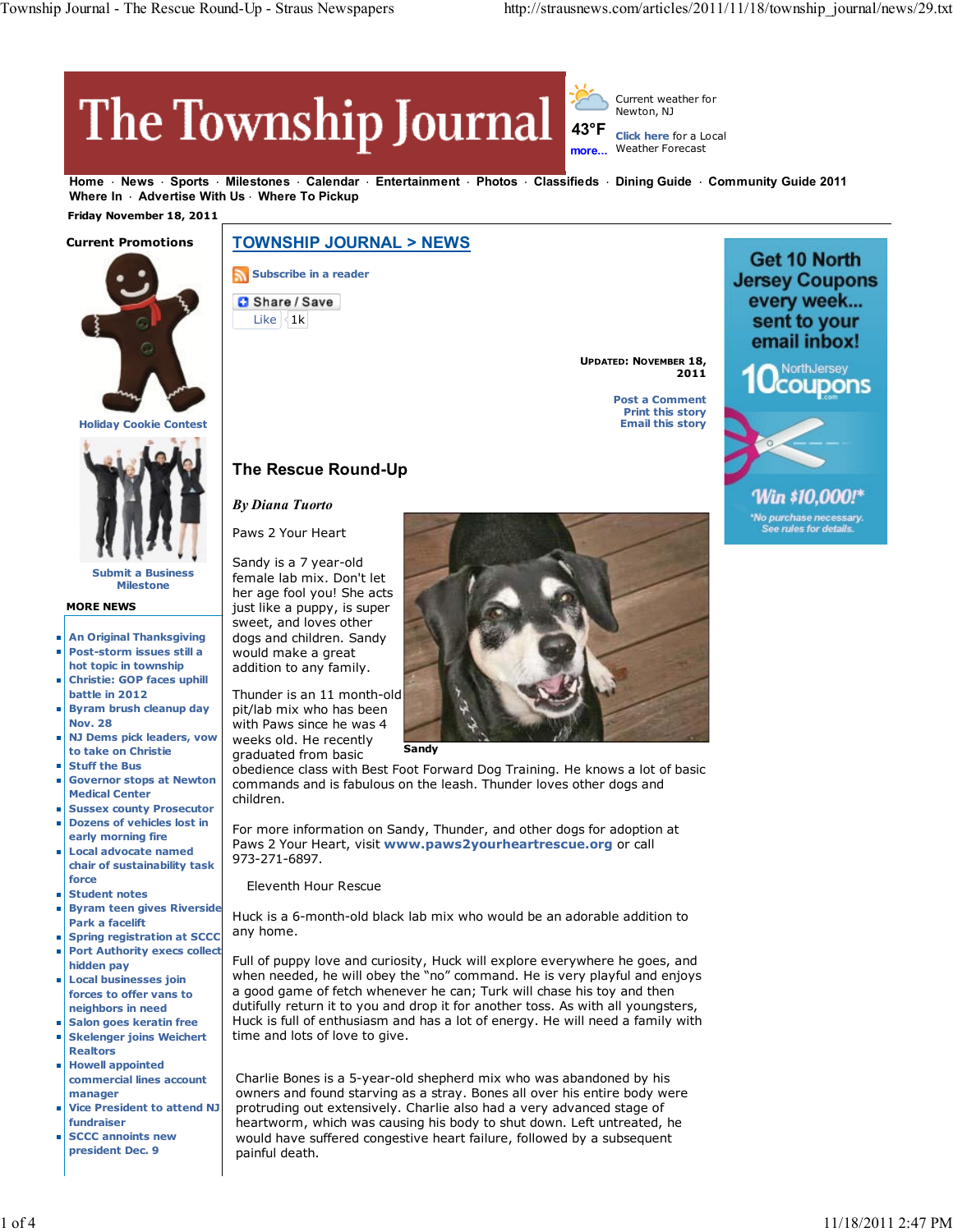#### **The Rescue Round-Up**

#### **Newspapers**

The Chronicle The Photo News The Warwick Advertiser

The Advertiser News (North)

The Advertiser News (South)

The Sparta Independent

The Township Journal The West Milford Messenger

The Pike County Courier

Have a house steeped in more than just personal history? Click here and tell us about your historical house!

## **Special Sections**

**Golf Country 2011 Horse Country 2011**

### **Services**

Subscribe RSS Subscribe E-Mail Subscribe Contact Us Submit a Classified Submit a Letter Submit a Press Release or Announcement Submit a Business Milestone

## **Search the archives**

**Find an archived article. Advanced search form** Fortunately for Charlie, Eleventh Hour Rescue rushed him to the Animal Emergency and Referral Associates in Fairfield where he received emergency surgery to stabilize him. A few days later, the same surgeons followed up with another surgical procedure to manually remove as many heartworms as possible. While they removed about six worms, they couldn't get them all.

Thanks to Charlie's will to survive and with the help of his foster home and strong medications, Charlie is improving steadily every day. He's putting on weight again and getting stronger. He loves to snuggle and he can finally be a dog again. Charlie currently needs sponsors to help support his ongoing care.

To learn more about Huck, Charlie, or Eleventh Hour Rescue, please visit **www.ehrdogs.org**, email **eleventhhrrescue@aol.com**, or call 973- 664-0865.

Noah's Ark Animal Welfare Association

Squeeky is a 2-year-old calico domestic shorthair female cat who came to Noah's Ark when her owner got sick and could no longer take care of her. She is not used to life in a shelter and is a bit shy as a result.

Rainie is a 2 year-old white and gray domestic shorthair female cat. Noah's Ark staff found her wandering around the shelter and humanely trapped her.

For more information on Squeeky, Rainie, and Noah's Ark, please visit **http://www.noahsarknj.org** or call 973-347-0378.

rescues in need of volunteers, donations or loving homes:

Animal Rescue Service (Fredon) - for dogs and cats **www.petfinder.com/shelters/NJ614.html** or 973-300-5959

BARKS (Byram) - for cats and dogs- **www.barksinc.com** or 973-300-3185

CLAWS Cat Rescue & Adoption Shelter of Sussex, Inc. (Augusta) - for cats **clawscatshelter.com** or 973-875-8540

Eleventh Hour Rescue (Rockaway)- for dogs - **www.ehrdogs.org** or 973-664-0865

Father John's Animal House (Lafayette) - for cats and dogs **www.sussex.petfinder.org** or 973-300-5909

Hippity Hop Rabbit Rescue (Somerville) - for rabbits **www.hippityhoprabbitrescue.com** or 973-393-2922

Horse Rescue United, Inc. (Allentown)- for horses of all breeds**www.horserescueunited.org** or 609-481-8561

K.I.S.S. (Kitties In-need-of Someone Special, Inc.) (Hopatcong) - for cats **www.kiss.petfinder.com** or 973-670-2481

Mylestone Equine Rescue (Phillipsburg) - for horses of all breeds **www.mylestone.org** or 908-995-9300

Noah's Ark Animal Welfare Association (Ledgewood)- for cats and dogs **www.noahsarknj.org** or 973-347-0378

One Step Closer Animal Rescue (O.S.C.A.R.) (Sparta) - for cats and dogs **www.petfinder.com/shelters/NJ133.html** or 973-652-3969

Operation Sanctuary (Landing) - for cats - **www.operationsanctuary.org**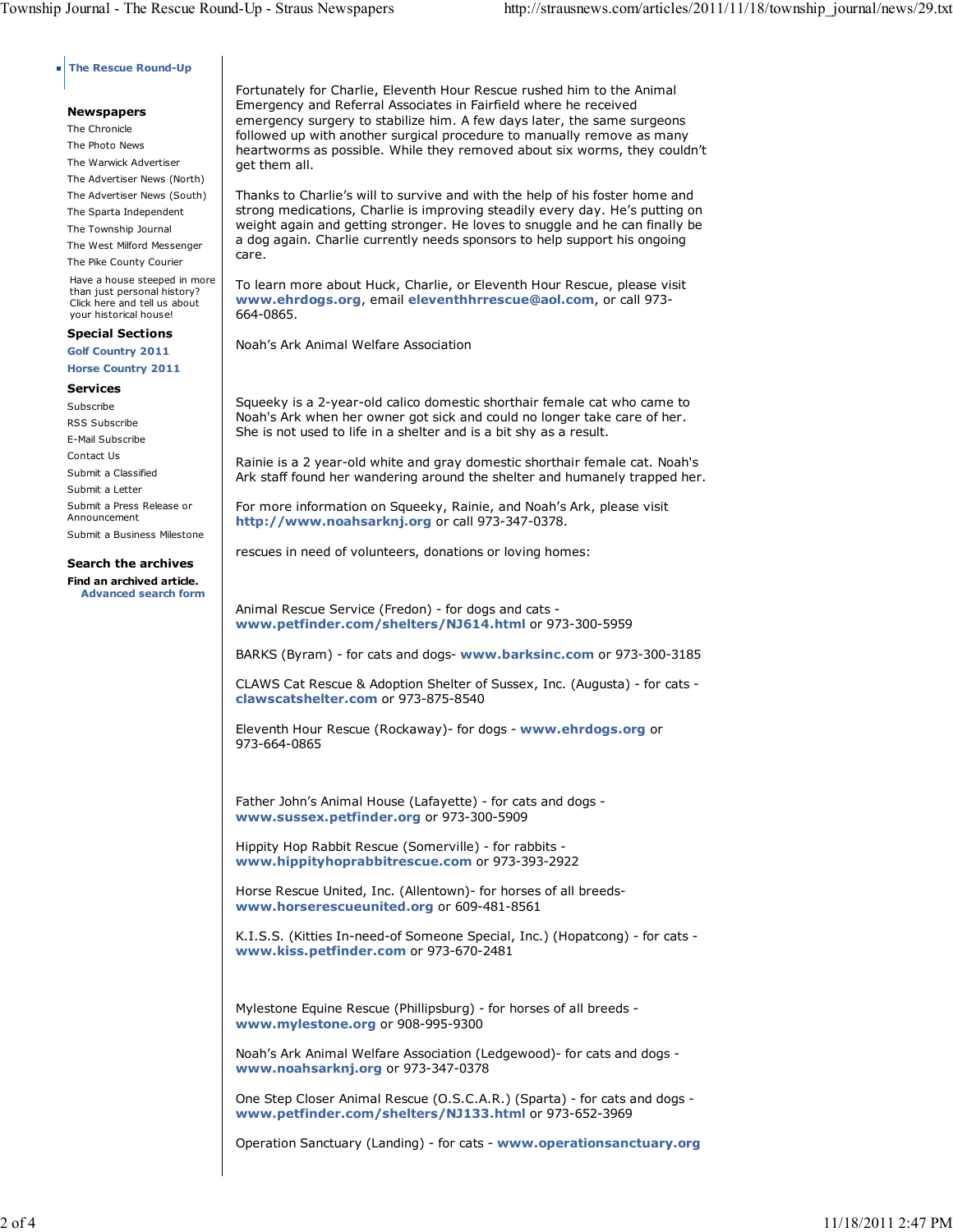| or 610-628-9160                                                                                                                                                                      |
|--------------------------------------------------------------------------------------------------------------------------------------------------------------------------------------|
| Paws 2 Your Heart (Lafayette) - for cats and dogs -<br>www.paws2yourheartrescue.org or 973-271-6897                                                                                  |
| Pet Adoption League (Hackettstown)- for dogs and cats-                                                                                                                               |
| www.palpets.org or 973-584-0095                                                                                                                                                      |
| ReRun, Inc. (Helmetta) - for Thoroughbred horses - www.rerun.org or<br>732-521-1370                                                                                                  |
| Safe Haven Rabbit Rescue (Clinton) - for rabbits- www.safehavenrr.org<br>or 973-238-0814                                                                                             |
| Safe Hounds Beagle Rescue, Inc. (Sparta) - for beagle dogs -<br>www.safehounds.com or 973-729-8431                                                                                   |
| Second Chance Pet Adoption League (Oak Ridge) - for dogs -<br>www.secondchance.petfinder.com or 973-208-1054                                                                         |
| St. Hubert's Animal Welfare Center (Madison) - for cats and dogs -<br>www.sthuberts.org or 973-377-2295                                                                              |
| Under My Wing Avian Refuge (Wantage) - for exotic birds -<br>www.exoticbirdsrefuge.org or 973-702-7770                                                                               |
| If you have or know of a local animal rescue that should be featured in an<br>upcoming Rescue Round-Up, contact Diana Tuorto at<br>lunar_aradia@yahoo.com                            |
| Post a comment about this story. Be sure to include your name and email to submit a<br>comment. Please note that email addresses are for internal use only and will not be displayed |
| or shared. You can find a copy of our privacy policy in the terms of service link below.                                                                                             |
| Name:                                                                                                                                                                                |
| Email:<br>(optional)                                                                                                                                                                 |
| Comments:                                                                                                                                                                            |
|                                                                                                                                                                                      |
| Current Word Count: 0<br>Image Verification: (Case sensitive)                                                                                                                        |
| Post Comment<br>I agree that I have read the Terms of Service and agree to abide by them.<br><b>Terms of Service</b>                                                                 |
|                                                                                                                                                                                      |

**Receive free weekly headline updates from the Township Journal! Sign up at the** *Headlines Update page* **now!**